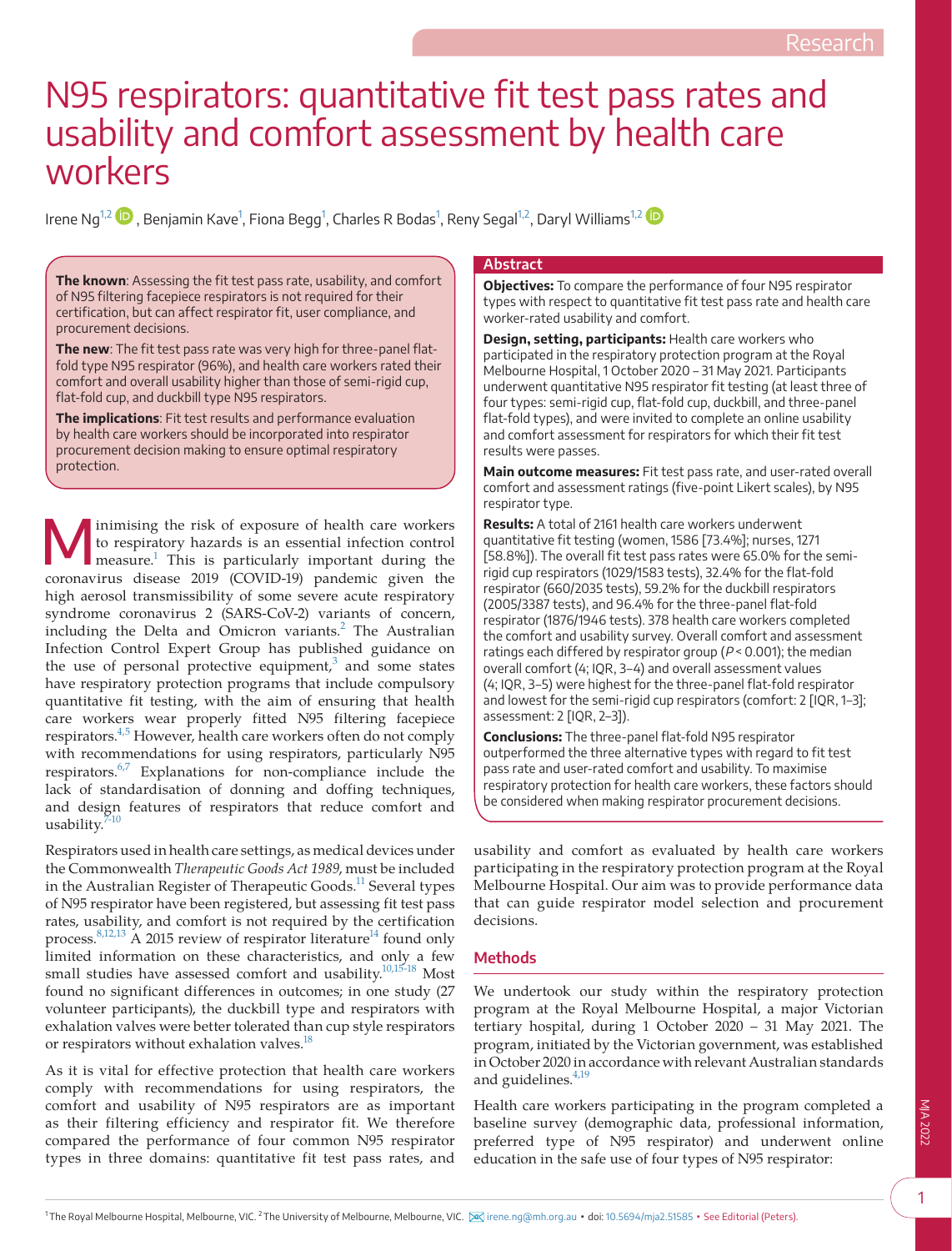# Research

- semi-rigid cup type: cupped particulate respirator and surgical mask 1860 or 1860S (3M);
- flat-fold cup type: particulate respirator DE2322 (BYD Care);
- duckbill type: ProShield (BSN Medical) or Fluidshield surgical masks (Halyard); and
- three-panel flat-fold type: Aura 9320A+ particulate respirator (3M) [\(Supporting Information](#page-5-11), part 1).

Participants were required to undergo quantitative fit testing with at least three N95 respirator types, as recommended by the Victorian Department of Health and Human Services guideline[.19](#page-5-12) The order of respirator testing was determined by the director of the respiratory program, guided by health department advice regarding current and prospective supply.

Quantitative fit testing was performed by qualified testers using a PortaCount Pro+ 8048 fit tester (TSI) and according to United States Occupational Safety and Health Administration protocols, with four conventional exercises.<sup>20</sup> All male participants were clean-shaven. The fit tester provided constructive feedback to each participant prior to the fit test to ensure the best seal, including position adjustment of the mask and guidance on moulding the nosepiece, and repeated the test if necessary. Fit factor is calculated by the PortaCount machine by dividing the concentration of particles in ambient air outside the respirator by that inside the respirator; $2<sup>1</sup>$ an overall fit factor exceeding 100 was deemed a pass. At the completion of fit testing, participants were given a result sheet that listed the fit test results (pass or fail) for each tested N95 respirator. The results and participants' demographic and professional details were electronically stored in the hospital REDCap 10.5.2 system.

Four to six weeks after fit testing, participants were invited by email to complete an online REDCap survey on the usability and comfort of N95 respirators for which their fit test results were passes (development and validation: [Supporting Information,](#page-5-11) part 2). The survey included three questions regarding usability (seal of mask, ease of donning and doffing, pass fit check success) and comfort (firmness of fit, breathability, eye irritation, skin irritation limiting use, anxiety limiting use, anatomic pressure areas). Participants were asked to provide overall comfort and overall assessment grades on a five-point Likert scale (1, poor; 2, adequate; 3, good; 4, very good; 5, excellent) [\(Supporting Information](#page-5-11), part 3). Participants were advised to undertake fit testing annually.

#### **Statistical analysis**

The statistical significance of group differences in demographic characteristics and fit test results was assessed in *t* (continuous data) or  $\chi^2$  tests (categorical data). Group differences in usability and comfort assessment by N95 respirator type were assessed in  $\chi^2$  tests. Overall comfort and assessment ratings of respirator types were each assessed in Friedman tests; *P*<0.05 was deemed statistically significant. Each of the six possible pairs of N95 respirator types were then compared in *post hoc* Wilcoxon ranksum tests, with Bonferroni-adjusted *P*<0.01 deemed statistically significant. Analyses were conducted in Stata 13.

Free text comments in the online survey were categorised as positive (eg, good seal, comfortable), negative (eg, discomfort, skin reaction), or neutral (eg, unable to answer due to infrequent use), or as logistic problems (eg, availability).

Research Ethics Committee (QA2020174).

#### <span id="page-1-0"></span>**1 Baseline characteristics of the 2161 participants who underwent N95 respirator quantitative fit testing**

| Characteristic                                                       | All<br>participants | Survey<br>respondents* |  |
|----------------------------------------------------------------------|---------------------|------------------------|--|
| Number of participants                                               | 2161                | 378                    |  |
| Age (years), mean (SD)                                               | 39.0 (11.5)         | 38.5 (10.8)            |  |
| Sex                                                                  |                     |                        |  |
| Men                                                                  | 532                 | 95                     |  |
| Women                                                                | 1586                | 277                    |  |
| Other                                                                | 6                   | 1                      |  |
| Missing data                                                         | 37                  | 5                      |  |
| Body mass index ( $\text{kg/m}^2$ ), mean (SD)                       | 24.5(6.7)           | 25.4(7.0)              |  |
| Ethnic background                                                    |                     |                        |  |
| European                                                             | 279                 | 98                     |  |
| Non-European                                                         | 214                 | 65                     |  |
| Missing data                                                         | 1668                | 215                    |  |
| Professional group                                                   |                     |                        |  |
| Medical practitioner                                                 | 305 (14.1%)         | 64 (17%)               |  |
| Nursing                                                              | 1271 (58.8%)        | 228 (60.3%)            |  |
| Allied health                                                        | 262 (12.1%)         | 37 (9.8%)              |  |
| Medical imaging                                                      | 29 (1.3%)           | 7 (2%)                 |  |
| Other health care worker                                             | 159 (7.4%)          | 24 (6.3%)              |  |
| Non-clinical employee                                                | 116 (5.4%)          | 13 (3.4%)              |  |
| Pharmacist                                                           | 14 (0.7%)           | 0                      |  |
| Dental professional                                                  | $1(0.1\%)$          | $1(0.3\%)$             |  |
| Missing data                                                         | 4 (0.2%)            | 4 (1%)                 |  |
| Health care experience (years)                                       |                     |                        |  |
| Median (IQR)                                                         | $10(5-19)$          | $10(6-20)$             |  |
| Range                                                                | $0.2 - 55$          | $1 - 51$               |  |
| Preferred N95 respirator type before<br>participation in the program |                     |                        |  |
| Semi-rigid cup                                                       | 151 (7.0%)          | 21 (5.6%)              |  |
| Flat-fold cup                                                        | 171 (7.9%)          | 37 (9.8%)              |  |
| Duckbill                                                             | 1293 (59.8%)        | 249 (65.6%)            |  |
| Three-panel flat-fold                                                | 173 (8.0%)          | 36 (9.5%)              |  |
| Other                                                                | 118 (5.5%)          | 18 (4.8%)              |  |
| Missing data                                                         | 255 (11.8%)         | 17 (4.5%)              |  |

#### <span id="page-1-1"></span>**Results**

#### **Quantitative fit test pass rate**

Data for 2161 consecutive health care workers who underwent quantitative fit testing were collected over the eight-month study period, including 1586 women (73.4%) and 1271 nurses (58.8%) ([Box 1\)](#page-1-0). The overall fit test pass rates were 65.0% for semi-rigid cup respirators (1029 of 1583 tests), 32.4% for the flat-fold cup respirator (660 of 2035 tests performed), 59.2% for duckbill respirators (2005 of 3387 tests), and 96.4% for the three-panel flat-fold respirator (1876 of 1946 tests). Pass rates were similar for men and women

MJA 2022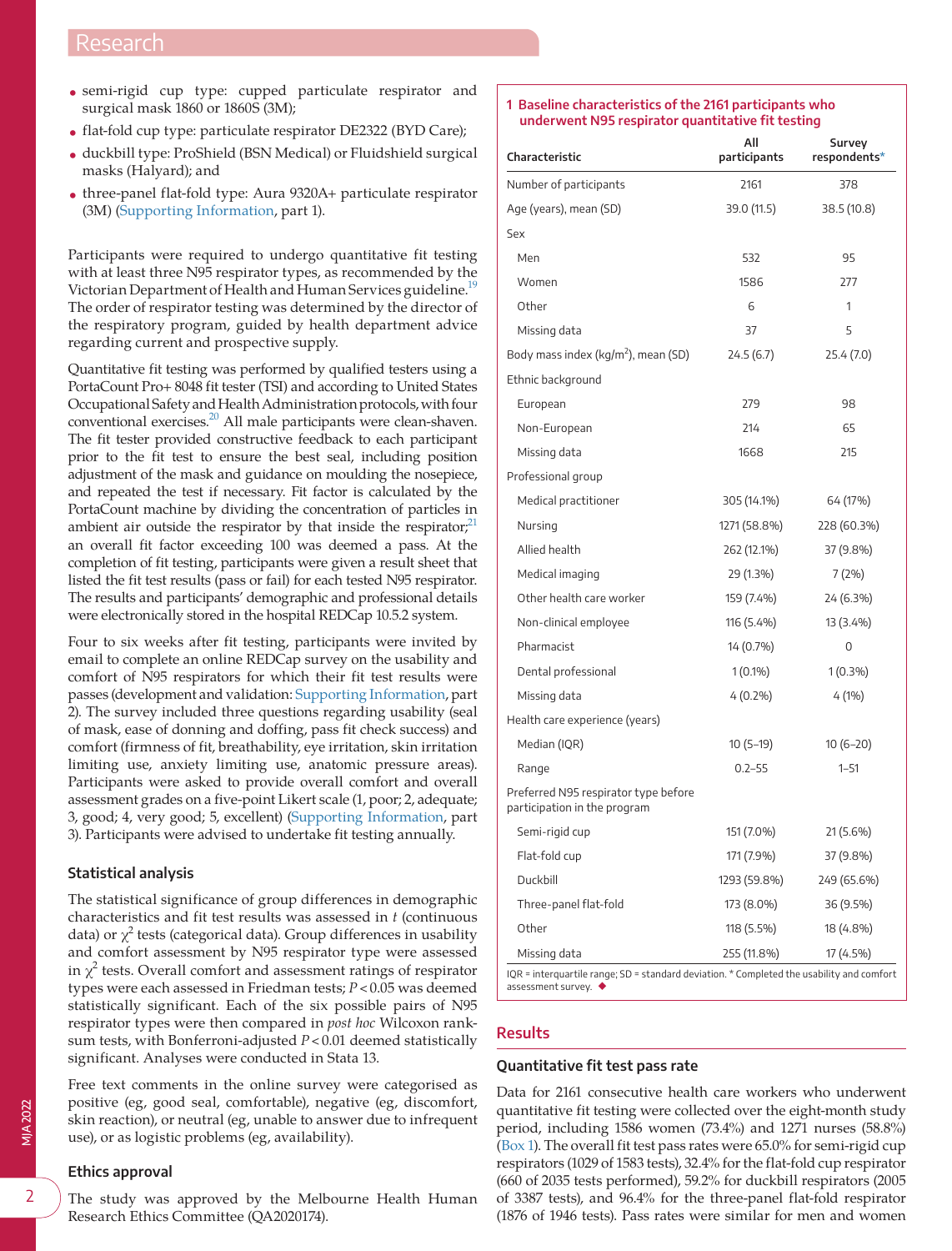<span id="page-2-1"></span>

| Characteristic              | 2 Ratings of usability and comfort of N95 respirators by 378 participants who completed the usability and comfort survey<br>N95 respirator type* |                     |                     |                          |       |
|-----------------------------|--------------------------------------------------------------------------------------------------------------------------------------------------|---------------------|---------------------|--------------------------|-------|
|                             | Semi-rigid cup                                                                                                                                   | Flat-fold cup       | <b>Duckbill</b>     | Three-panel<br>flat-fold | P     |
| Number of respondents       | 192                                                                                                                                              | 66                  | 262                 | 194                      |       |
| <b>Usability</b>            |                                                                                                                                                  |                     |                     |                          |       |
| Ease of donning and doffing |                                                                                                                                                  |                     |                     |                          | 0.31  |
| Easy                        | 134 (70%)                                                                                                                                        | 48 (73%)            | 201 (77%)           | 148 (76%)                |       |
| Somewhat difficult          | 51 (27%)                                                                                                                                         | 18 (27%)            | 53 (20%)            | 42 (22%)                 |       |
| Difficult                   | 6 (3%)                                                                                                                                           | $\mathsf{O}\xspace$ | 5(2%)               | 2(1%)                    |       |
| Missing data                | $1$ (< 1%)                                                                                                                                       | $\mathsf{O}\xspace$ | 3(1%)               | 2(1%)                    |       |
| Pass fit check              |                                                                                                                                                  |                     |                     |                          | 0.02  |
| Every time                  | 55 (29%)                                                                                                                                         | 16 (24%)            | 96 (37%)            | 89 (46%)                 |       |
| Most of the time            | 111 (58%)                                                                                                                                        | 45 (68%)            | 140 (53%)           | 93 (48%)                 |       |
| Sometimes                   | 18 (9%)                                                                                                                                          | 4(6%)               | 18 (7%)             | 7(4%)                    |       |
| Rarely                      | 4(2%)                                                                                                                                            | 1(2%)               | $2$ (< 1%)          | 2(1%)                    |       |
| Never                       | $1$ (< 1%)                                                                                                                                       | $\mathsf{O}\xspace$ | $\mathsf{O}\xspace$ | 0                        |       |
| Missing data                | 3(2%)                                                                                                                                            | $\mathbf 0$         | 6(2%)               | 3(2%)                    |       |
| Seal                        |                                                                                                                                                  |                     |                     |                          | 0.001 |
| Excellent                   | 28 (15%)                                                                                                                                         | 7 (11%)             | 51 (20%)            | 54 (28%)                 |       |
| Very good                   | 57 (30%)                                                                                                                                         | 23 (35%)            | 86 (33%)            | 76 (39%)                 |       |
| Good                        | 54 (28%)                                                                                                                                         | 16 (24%)            | 78 (30%)            | 52 (27%)                 |       |
| Adequate                    | 42 (22%)                                                                                                                                         | 16 (24%)            | 43 (16%)            | 10 (5%)                  |       |
| Poor                        | 10 (5%)                                                                                                                                          | 4(6%)               | $1$ (< 1%)          | $1$ (< 1%)               |       |
| Missing data                | $1$ (< 1%)                                                                                                                                       | $\mathsf{O}\xspace$ | 3(1%)               | $1$ (< 1%)               |       |
| Comfort                     |                                                                                                                                                  |                     |                     |                          |       |
| Firmness of fit             |                                                                                                                                                  |                     |                     |                          | 0.001 |
| Too tight                   | 99 (52%)                                                                                                                                         | 13 (20%)            | 30 (12%)            | 7 (4%)                   |       |
| About right                 | 90 (47%)                                                                                                                                         | 50 (76%)            | 224 (86%)           | 183 (94%)                |       |
| Too loose                   | 3(2%)                                                                                                                                            | 3(4%)               | 7 (3%)              | 2(1%)                    |       |
| Missing data                | $\mathsf{O}\xspace$                                                                                                                              | $\mathbf 0$         | $1$ (< 1%)          | 2(1%)                    |       |
| Breathability               |                                                                                                                                                  |                     |                     |                          | 0.001 |
| Good                        | 35 (18%)                                                                                                                                         | 25 (38%)            | 138 (53%)           | 133 (69%)                |       |
| Average                     | 111 (58%)                                                                                                                                        | 39 (59%)            | 113 (43%)           | 57 (29%)                 |       |
| Poor                        | 45 (23%)                                                                                                                                         | 2(3%)               | 9(3%)               | 3(2%)                    |       |
| Missing data                | $1$ (< 1%)                                                                                                                                       | $\mathsf{O}\xspace$ | $2 (= 1%)$          | $1$ (< $1\%$ )           |       |

<span id="page-2-0"></span>Semi-rigid cup type respirator: cupped particulate respirator and surgical mask 1860 or 1860S (3M); flat-fold cup type: particulate respirator DE2322 (BYD Care); duckbill type: ProShield (BSN Medical) or Fluidshield surgical masks (Halyard); three-panel flat-fold type: Aura 9320A+ particulate respirator (3M). ◆

(data not shown), except for the semi-rigid cup respirator (men, 281 of 376, 74.7%; women, 729 of 1179, 61.8%; *P*<0.001).

#### **Usability and comfort survey**

We assessed 714 respirator-specific survey responses from 378 health care workers regarding comfort and usability (17.5% response rate), including 277 women (73.2%) and 228 nurses (60.3%). The only statistically significant difference in baseline characteristics was in mean body mass index (respondents,  $25.4 \text{ kg/m}^2$ ; standard deviation [SD],  $7.0 \text{ kg/m}^2$ ; non-respondents,  $24.3 \text{ kg/m}^2$ ; SD, 6.6 kg/m<sup>2</sup>;  $P = 0.015$ ) ([Box 1\)](#page-1-0).

Of the 714 responses, 192 referred to the semi-rigid cup respirators (survey response rate, 19%), 66 the flat-fold cup respirator (10%), 262 the duckbill respirators (13%), and 194 the three-panel flatfold respirator (10%). Ninety-four of 454 respondents who tested semi-rigid cup or duckbill respirators (21%) required small rather than regular size versions. Most respondents (623 of 714, 87%) wore the evaluated N95 respirator fewer than five times a week during the study period; 250 (35%) wore it for two to four hours each time, and ten (1.4%) for more than four hours.

Usability was similar for the four respirator types, most respondents reporting that donning and doffing the respirator was easy (531,

3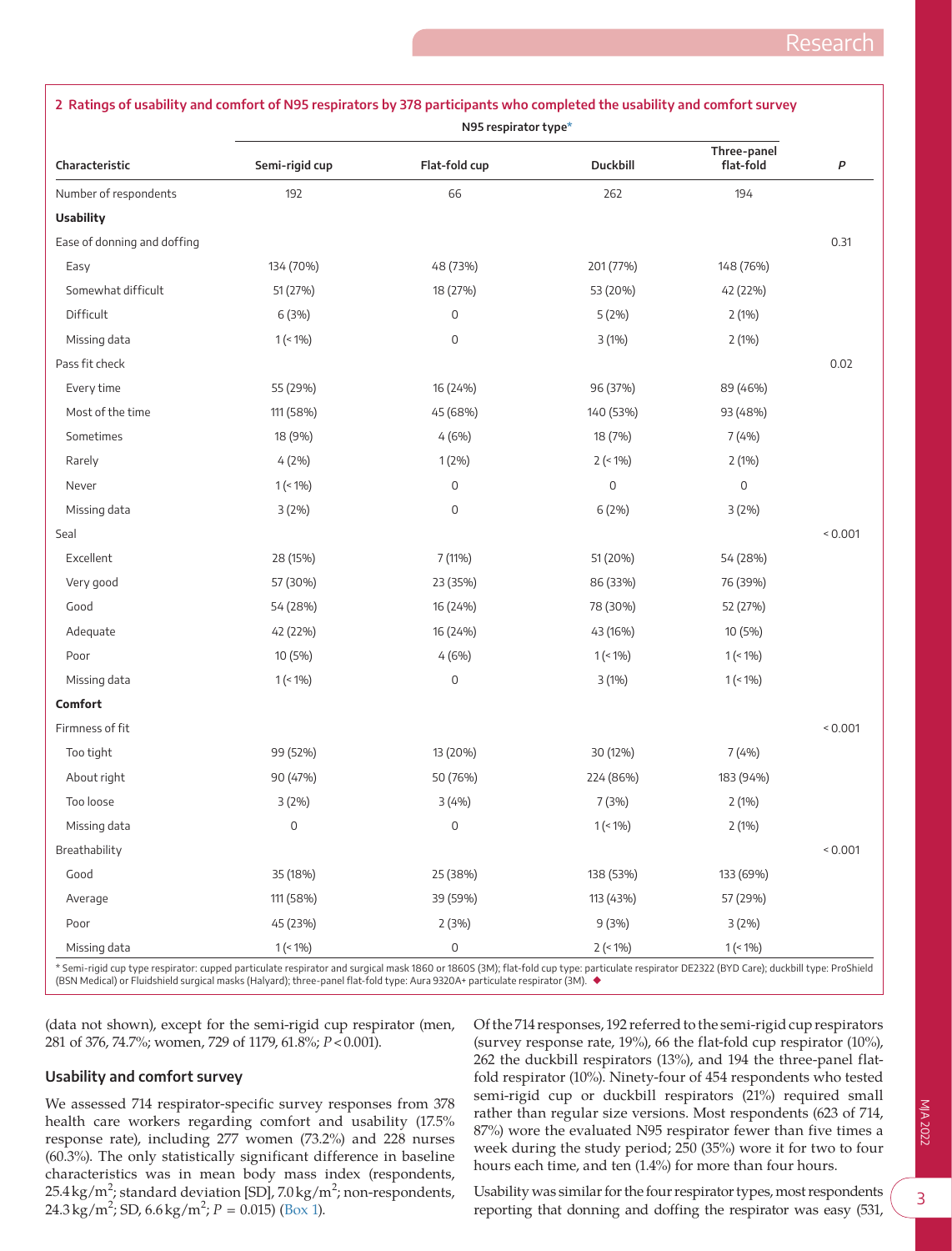# Research

<span id="page-3-0"></span>

\* Semi-rigid cup type respirator: cupped particulate respirator and surgical mask 1860 or 1860S (3M) (192 respondents); flat-fold cup type: particulate respirator DE2322 (BYD Care) (66 respondents); duckbill type: ProShield (BSN Medical) or Fluidshield surgical masks (Halyard) (262 respondents); three-panel flatfold type: Aura 9320A+ particulate respirator (3M) (194 respondents).

<span id="page-3-1"></span>

(192 respondents); flat-fold cup type: particulate respirator DE2322 (BYD Care) (66 respondents); duckbill type: ProShield (BSN Medical) or Fluidshield surgical masks (Halyard) (262 respondents); three-panel flatfold type: Aura 9320A+ particulate respirator (3M) (194 respondents).

74.4%) or somewhat difficult (164, 23.0%). Most respondents (645, 90.3%) reported they could pass the fit check every time or most of the time, with no differences by respirator type. Ten of 66 respondents  $(15%)$  reported poor seal with the semi-rigid type, four of 66  $(6%)$ with the flat-fold type, one of 262 (0.5%) with the duckbill type, and one of 294 (0.3%) with the three-panel flat-fold type [\(Box 2](#page-2-1)).

Reported firmness of fit and breathability differed by respirator type; 99 of 192 respondents (52%) found the semi-rigid cup respirators too tight and 45 (23%) rated their breathability as poor, while for 183 of 194 respondents (94%) the three-panel flatfold respirators provided appropriate firmness of fit and 190 (98%) rated their breathability as average or good [\(Box 2](#page-2-1)).

The proportions of participants reporting effects that limit respirator use (eye irritation, skin irritation, anxiety) [\(Box 3\)](#page-3-0) and of those who experienced pressure on their nose or cheeks [\(Box 4\)](#page-3-1) were larger for the semi-rigid and flathold cup N95 types than for the other two types.

#### **Overall comfort and assessment ratings**

The median overall comfort rating was 4 (interquartile range [IQR], 3–4) for the three-panel flat-fold style, 3 (IQR 2–4) for the duckbill style, 3 (IQR 2–3) for the flat-fold cup style, and 2 (IQR, 1–3) for the semi-rigid cup style [\(Box 5](#page-4-0)). Comfort rating scores for men and women were similar for all respirator types (data not shown).

The median overall assessment rating was 4 (IQR, 3–5) for the three-panel flat-fold style, 3 (IQR, 3–4) for the flat-fold cup style, 3 (IQR, 3–4) for the duckbill style, and 2 (IQR, 2–3) for the semi-rigid cup style ([Box 6](#page-4-1)).

The median values for overall comfort and assessment ratings differed by respirator type (each: *P*<0.001). In *post hoc* tests, the three-panel flat fold respirator was rated higher, and the semi-rigid cup type respirators lower, than each of the other three types on both ratings.

#### **Free text comments**

We received a total of 89 free text comments in the 714 survey responses. The only respirator to receive more positive than negative comments was the threepanel flat-fold type. Twenty of the 28 respondents who commented on the semi-rigid cup respirator provided negative comments (pain, discomfort, lack of breathability, skin reaction). Eleven participants noted that certain respirators were not always available, particularly small size and three-panel flatfold respirators [\(Supporting Information](#page-5-11), part 4).

#### **Discussion**

Our evaluation of four typical N95 respirator types was relatively large compared with similar studies.<sup>14</sup> We found that quantitative fit test pass rates differed by type, ranging from 32% for the flat-fold cup type to 96% for the three-panel flat-fold respirator. The overall comfort and assessment ratings were lowest for the semi-rigid cup style respirators and highest for the three-panel flat-fold respirator. Our findings are important for institutional respirator model selection and procurement, as both good respirator

fit and compliance with recommended use are essential for maximising respiratory protection for health care workers.

Several studies have found that the ability to achieve a satisfactory seal is greater with three-panel flat-fold N95 respirators than with other styles. $\frac{14,22,23}{10}$  In our study, the fit test pass rate was similarly highest for the three-panel flat-fold respirator, and overall comfort and overall assessment ratings by health care workers were higher than for the other types, although only 8% had preferred this mask type prior to the study. Taken together, these findings suggest that procurement of this N95 respirator type should be preferred.

Although the fit test pass rate for the semi-rigid cup respirator was reasonable (65%), it received the lowest overall comfort and

4 4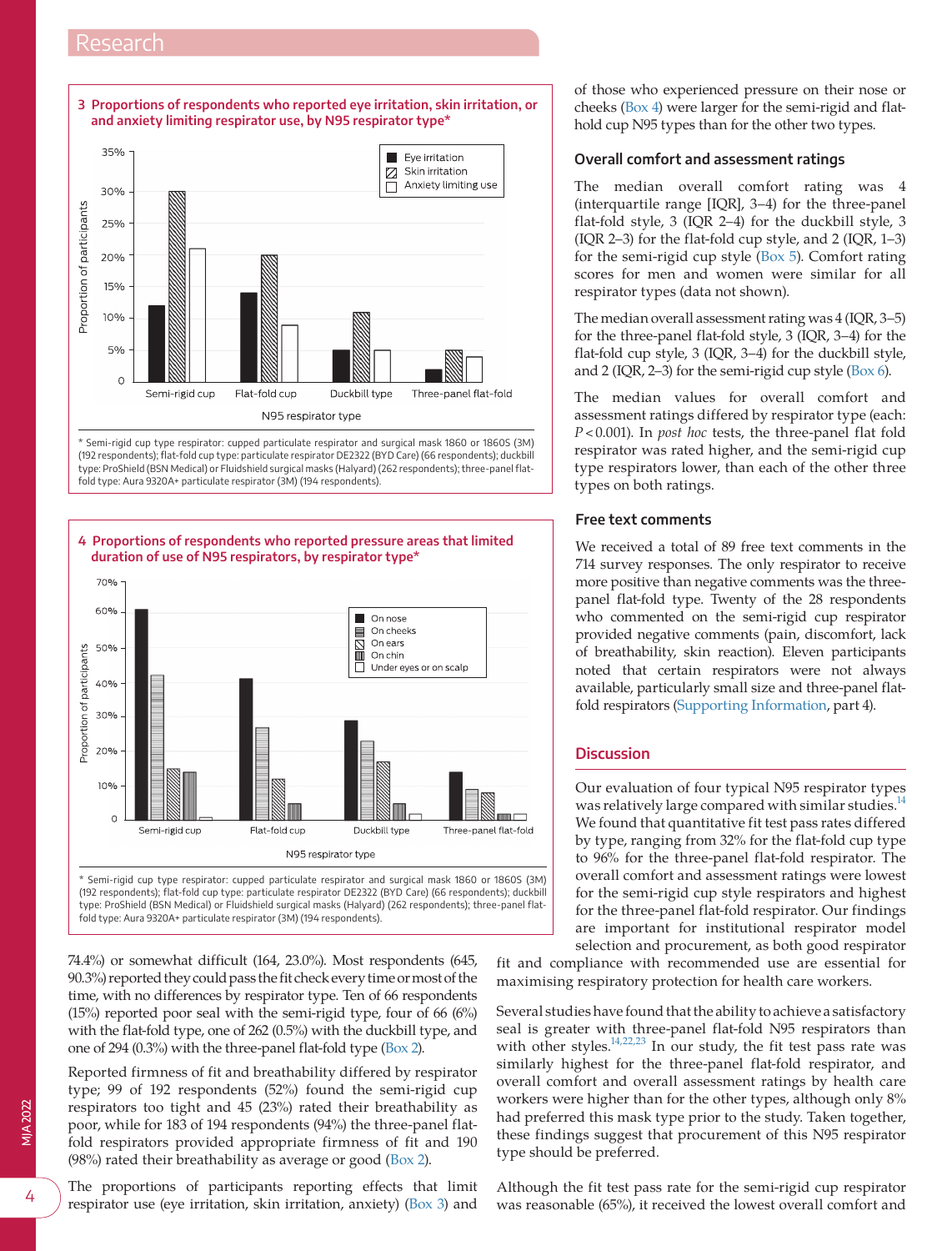<span id="page-4-0"></span>

\* Semi-rigid cup type respirator: cupped particulate respirator and surgical mask 1860 or 1860S (3M) (192 respondents); flat-fold cup type: particulate respirator DE2322 (BYD Care) (66 respondents); duckbill type: ProShield (BSN Medical) or Fluidshield surgical masks (Halyard) (262 respondents); three-panel flat-fold type: Aura 9320A+ particulate respirator (3M) (194 respondents).

 $\dagger$  1 = poor; 2 = adequate; 3 = good; 4 = very good; 5 = excellent.

<span id="page-4-1"></span>

flat-fold cup type: particulate respirator DE2322 (BYD Care) (66 respondents); duckbill type: ProShield (BSN Medical) or Fluidshield surgical masks (Halyard) (262 respondents); three-panel flat-fold type: Aura 9320A+ particulate respirator (3M) (194 respondents).

† 1 = poor; 2 = adequate; 3 = good; 4 = very good; 5 = excellent.

overall assessment ratings. The rigidity of the respirator cup, together with tightness of the strap, contribute to a satisfactory seal, but probably also to the discomfort experienced by many health care workers.<sup>[8,18](#page-5-7)</sup> Half of the 192 respondents who commented on this feature found the respirator too tight, and almost one-quarter that it made breathing difficult; 60% reported uncomfortable pressure on the nose and 40% on the cheek. Protective measures, such as a thin hydrocolloid dressing on the bridge of the nose across each cheekbone, might reduce skin injury and improve tolerability, but quantitative fit testing should then be undertaken with this dressing in place. $^{24}$  $^{24}$  $^{24}$ 

Project BREATHE was initiated by the United States Veterans Health Administration Office of Public Health and Environmental Hazards to improve compliance with recommendations for respiratory protective device use in health care. $8,25$  Two of the four key themes to emerge were that respirators should perform their intended function safely and effectively, and that they should be comfortable and tolerable for the duration of wear. Most of the recommendations by Project BREATHE to improve compliance with appropriate use are still not considered by the respirator certification process.<sup>8</sup>

#### **Limitations**

The assessment of usability and comfort in our study was subjective, as no validated objective tools or standardised criteria for this type of assessment are available. Unmeasured factors, such as perception of intelligible speech while wearing a respirator, may have influenced preferences. Second, we were unable to ask each participant to rate all four N95 respirator types. Third, the sample size for the usability and comfort assessment was relatively small for the flat-fold cup type, the result of its lower fit check pass rate. Finally, we undertook our study during a period of relatively low N95 mask use, most participants wearing masks fewer than five times a week.

#### **Conclusion**

We found that the quantitative fit test pass rate for the three-panel flat-fold N95 respirator was very high (greater than 90%, as recommended by Project BREATHE), $8,25$ and its overall comfort and overall assessment ratings by health care workers were higher than for than the semi-rigid cup, flat-fold cup, and duckbill types. The three-panel flat-fold N95 respirator type should therefore be preferred for health care workers. Further investigations based on large respiratory protection programs and the development of a standardised performance evaluation tool would be

useful. To achieve maximum respiratory protection for our health care workers, respiratory protection program administrators and state and federal health departments should select and stockpile the most effective respirator models by incorporating clinical data into their decisions.

**Acknowledgements:** We thank all the Royal Melbourne Hospital Respiratory Protection Program staff for their assistance with this study.

5